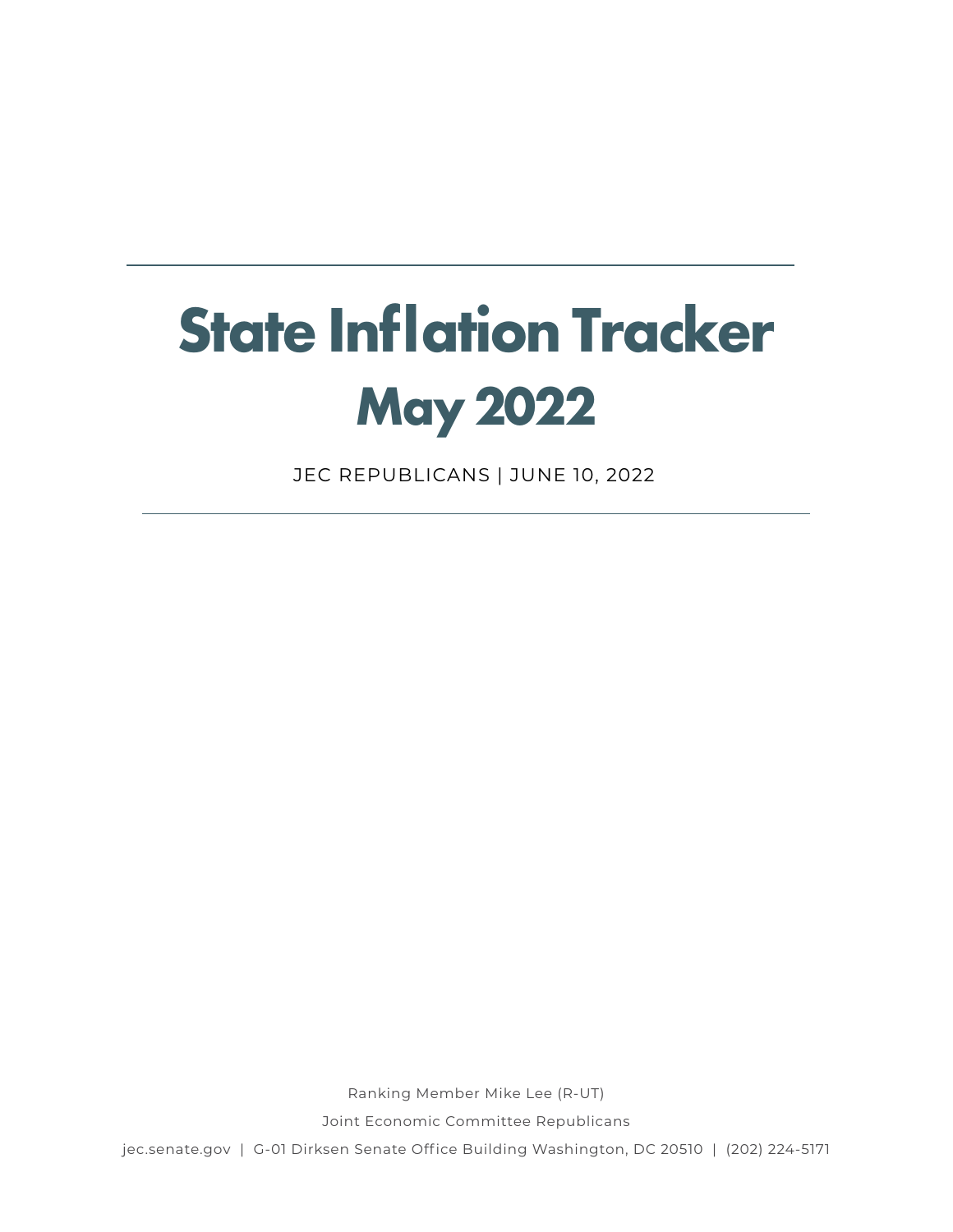## **INTRODUCTION**

Americans are facing the highest inflation rates in decades, making it harder for them to afford everyday goods and more expensive to raise their families. Each month coinciding with the Bureau of Labor Statistics' release of the Consumer Price Index, JEC Republicans' State Inflation Tracker estimates how much inflation increases costs for American families in each state and how the drivers of inflation continue to vary across the country. Specifically, we ask: how much more must the average household pay today to maintain the same standard of living it achieved in January 2021?

We choose January 2021 as the base month because it was the last time inflation was within recent historical norms. Soon after, prices began to accelerate and inflation continued building with annual inflation rates averaging 3.4 percent in the first half of 2021, 6.0 percent in the second half, and 7.5 percent by January 2022. See our [methodology](https://www.jec.senate.gov/public/_cache/files/42ae8140-63a5-41de-9579-13ba3d415118/inflation-tracker-methodology.pdf) for a full description of our methods and a [downloadable](https://www.jec.senate.gov/public/index.cfm?a=files.serve&File_id=9DE0A7BD-3F28-4648-A3D3-2EE92357373C)   $data$  file with a detailed breakdown of inflation costs by state.<sup>[1](#page-1-0)</sup>

Prices increased 11.7 percent from January 2021 to May 2022, costing the average American household \$635 in May 2022 alone. Over the 12 month period from June 2022 through May 2023, the inflation that has already occurred will cost the average American household \$7,620 even if prices stop increasing altogether.

Below we report inflation costs by state, inflation costs over time, and inflation costs within four major spending categories.

### **INFLATION COSTS BY STATE**

Figure 1 displays a map of the United States, color coded to reflect the magnitude of inflation costs across the nation. See [our online State](https://www.jec.senate.gov/public/index.cfm/republicans/state-inflation-tracker)  [Inflation Tracker](https://www.jec.senate.gov/public/index.cfm/republicans/state-inflation-tracker) for an interactive version showing three separate statistics for each state: (1) price growth since January 2021, (2) inflation costs imposed on American households in May 2022, and (3) the annual cost of inflation households will face from price increases that have already occurred (i.e., assuming no further price increases going forward).

 $\overline{\phantom{a}}$ 

<span id="page-1-0"></span><sup>&</sup>lt;sup>1</sup> Jackie Benson, Kevin Corinth, and Kole Nichols. "State Inflation Tracker: Methodology." U.S. Joint Economic Committee Republicans. April 12, 2022. Full data file can be found here:

[https://www.jec.senate.gov/public/index.cfm?a=files.serve&File\\_id=9DE0A7BD-3F28-4648-](https://www.jec.senate.gov/public/index.cfm?a=files.serve&File_id=9DE0A7BD-3F28-4648-A3D3-2EE92357373C) [A3D3-2EE92357373C](https://www.jec.senate.gov/public/index.cfm?a=files.serve&File_id=9DE0A7BD-3F28-4648-A3D3-2EE92357373C)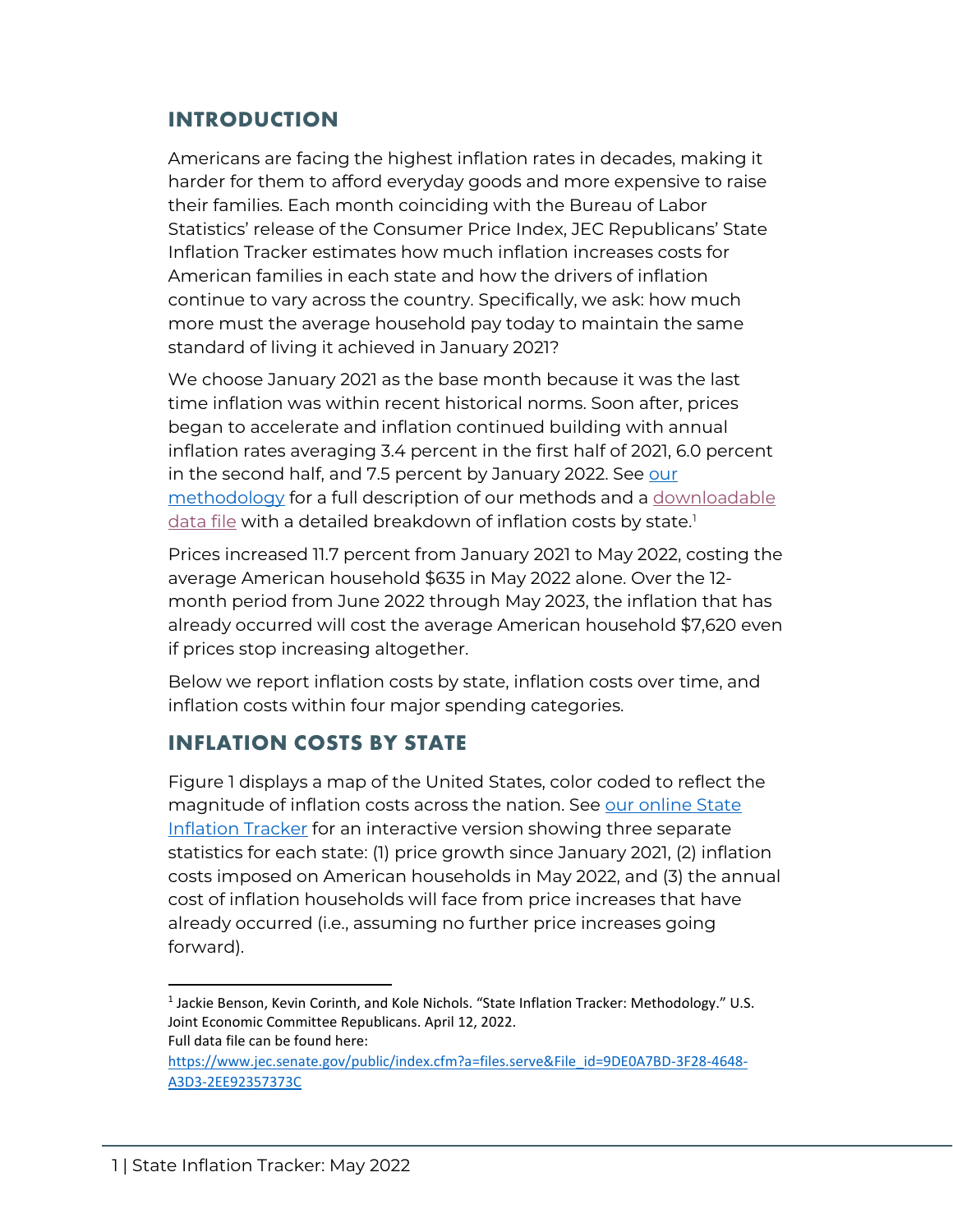

Figure 1: Average Household Inflation Costs by State, May 2022, Relative to January 2021 Price Levels

Source: JEC Calculations using: Bureau of Economic Analysis, Personal Consumption Expenditures; Bureau of Labor Statistics, Consumer Expenditure Survey; Census Bureau American Community Survey.

Notes: Inflation costs reflect how much more the average U.S. household must pay in the current month for the same goods and services it purchased in January 2021. See our [methodology](https://www.jec.senate.gov/public/_cache/files/42ae8140-63a5-41de-9579-13ba3d415118/inflation-tracker-methodology.pdf) for a detailed explanation of these calculations; Jackie Benson, Kevin Corinth, and Kole Nichols. "State Inflation Tracker: Methodology." U.S. Joint Economic Committee Republicans. April 12, 2022.

As Figure 1 shows, inflation costs vary significantly by state. Families in the Mountain West (Arizona, Colorado, Idaho, Montana, Nevada, New Mexico, Utah, and Wyoming) are facing the highest inflation rates, with prices today 13.5 percent higher than in January 2021. Due to a combination of higher inflation rates and higher average household spending, inflation is imposing the highest monthly costs on families in the states of Colorado, Utah, and Minnesota. Annualized, families in these states are facing inflation costs of \$9,895, \$9,603, and \$8,965 over the next year, respectively.

Families in Washington DC are experiencing relatively higher inflation costs due to higher average spending levels. Inflation costs in Washington, DC are estimated to be \$10,808 per household over the next year.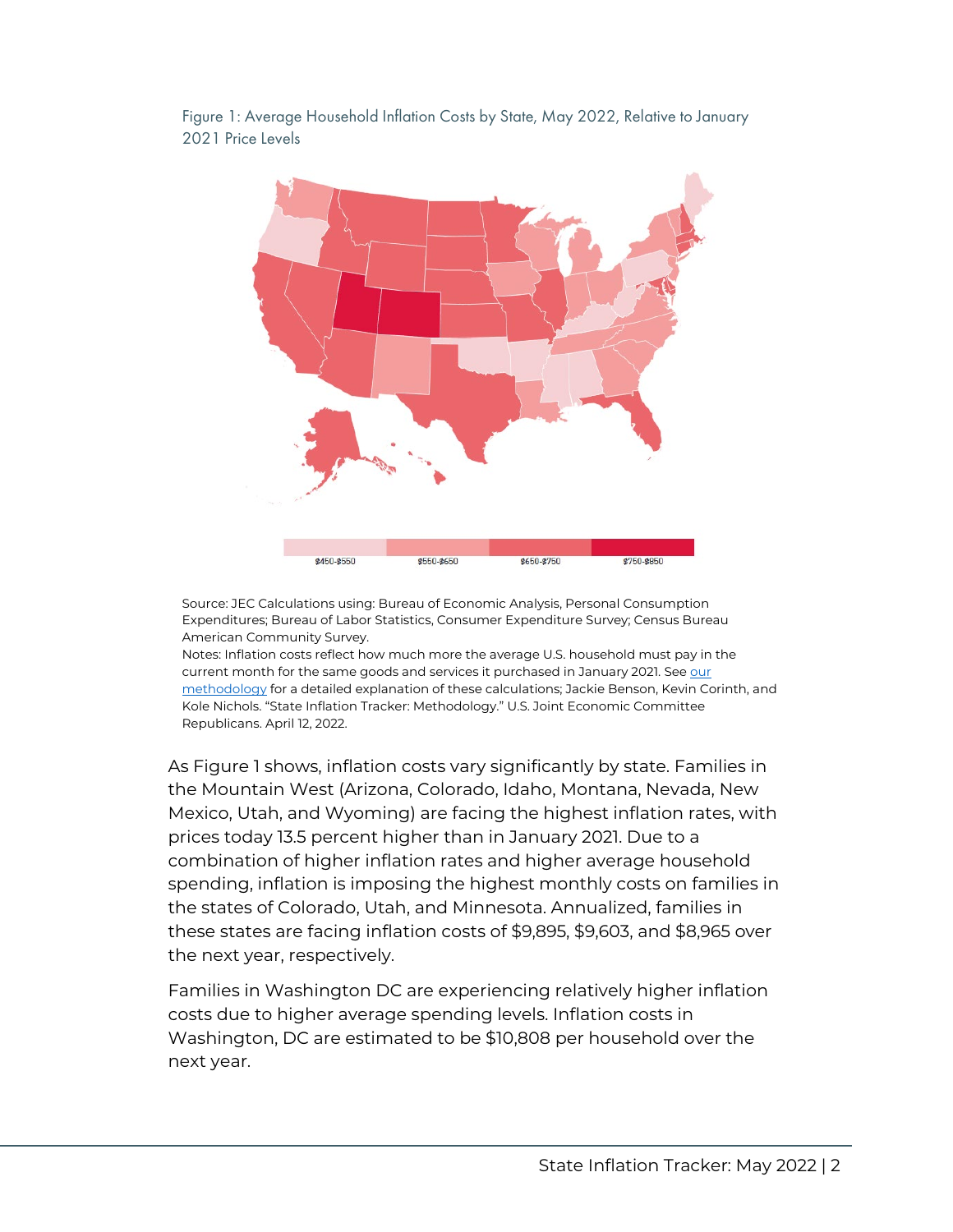Although inflation is high everywhere, families in the Middle Atlantic (New York, New Jersey, and Pennsylvania) are facing relatively lower inflation rates with prices 9.9 percent higher today than in January 2021. Families in West Virginia, Mississippi, and Arkansas are facing the lowest inflation costs; however, these costs are still substantial. Assuming prices stop increasing moving forward, families in these states would face \$5,932, \$5,955, and \$6,168 in additional costs over the next year, respectively.

#### **INFLATION COSTS OVER TIME**

As inflation relative to January 2021 rises, so do the monthly costs to American families. Figure 2 details these costs each month, showing the distribution of inflation cost trends across all states and how they compare to the U.S. inflation cost trend overall.



Figure 2: Average Monthly Household Inflation Costs by State, Relative to January 2021 Price Levels, January 2021 through May 2022

Source: JEC Calculations using: Bureau of Economic Analysis, Personal Consumption Expenditures; Bureau of Labor Statistics, Consumer Expenditure Survey; Census Bureau, American Community Survey.

Notes: Inflation costs reflect how much more the average U.S. household must pay for the same goods and services it purchased in January 2021. Se[e our methodology](https://www.jec.senate.gov/public/_cache/files/42ae8140-63a5-41de-9579-13ba3d415118/inflation-tracker-methodology.pdf) for a detailed explanation of these calculations; Jackie Benson, Kevin Corinth, and Kole Nichols. "State Inflation Tracker: Methodology." U.S. Joint Economic Committee Republicans. April 12, 2022.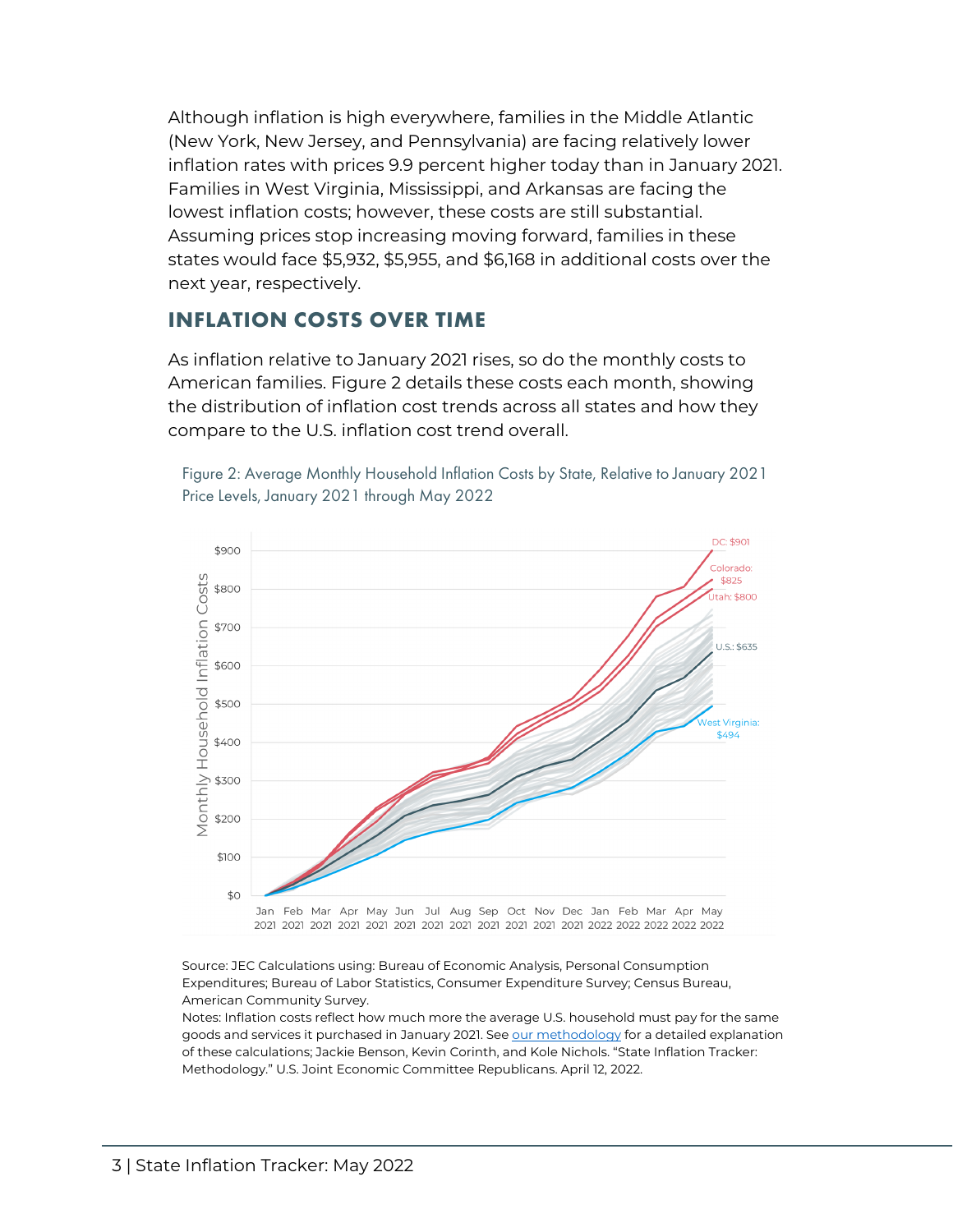Inflation costs increased from \$569 in April 2022 to \$635 in May 2022 for the average American household, a \$66 increase in monthly inflation costs. From April to May, inflation costs grew the most in the states of Illinois (\$99), Michigan (\$89), and Wisconsin (\$87). In the remaining states, inflation costs grew by between \$39 and \$86. Inflation costs in Washington, DC grew by \$94 from April to May.

### **INFLATION COSTS BY CATEGORY**

l

Just as inflation costs vary by state and over time, they also vary across product categories. Households that spend disproportionately more on items whose prices increased the most face higher total inflation costs. Overall inflation costs reported above are calculated based on a set basket of goods and services purchased by the average American household.[2](#page-4-0) Alternatively, category-specific inflation costs capture the added costs of purchasing specific categories of goods and services on the basis of their specific inflation rates.

Table 1 reports estimates of the additional costs American households face when they purchase items within four spending categories: food, shelter $^{\text{3}}$  $^{\text{3}}$  $^{\text{3}}$ , transportation, and energy. $^{\text{4}}$  $^{\text{4}}$  $^{\text{4}}$ 

In the United States overall, the spending category with the highest inflation costs is transportation, driven by rising auto and gas prices. Among all states, families in Colorado are facing the highest transportation inflation costs (\$368); families in California are facing highest food inflation costs (\$97); families in Colorado are facing the highest shelter inflation costs (\$137); and families in Texas are facing the highest energy inflation costs (\$225). Families in Washington, DC are experiencing higher transportation (\$426) and energy (\$236) inflation costs than any of the states.

<span id="page-4-0"></span><sup>&</sup>lt;sup>2</sup> This analysis uses the Consumer Price Index for All Urban Consumers (CPI-U), which represents about 88 percent of the total U.S. population. According to the Bureau of Labor Statistics, the CPI-U "is based on the expenditures of almost all residents of urban or metropolitan areas, including professionals, the self-employed, the poor, the unemployed, and retired people, as well as urban wage and clerical workers."

Stephen B. Reed and Kenneth J. Stewart, "Why does BLS provide both the CPI-W and CPI-U?" Bureau of Labor Statistics, February 2014[, https://www.bls.gov/opub/btn/volume-3/why-does-bls](https://www.bls.gov/opub/btn/volume-3/why-does-bls-provide-both-the-cpi-w-and-cpi-u.htm#_edn2)[provide-both-the-cpi-w-and-cpi-u.htm#\\_edn2.](https://www.bls.gov/opub/btn/volume-3/why-does-bls-provide-both-the-cpi-w-and-cpi-u.htm#_edn2) 

<span id="page-4-1"></span> $3$  Shelter inflation measures how fast housing prices are rising for home buyers and renters.<br> $4$  Inflation costs within transportation and energy are not mutually exclusive because both

<span id="page-4-2"></span>categories capture rising motor fuel prices.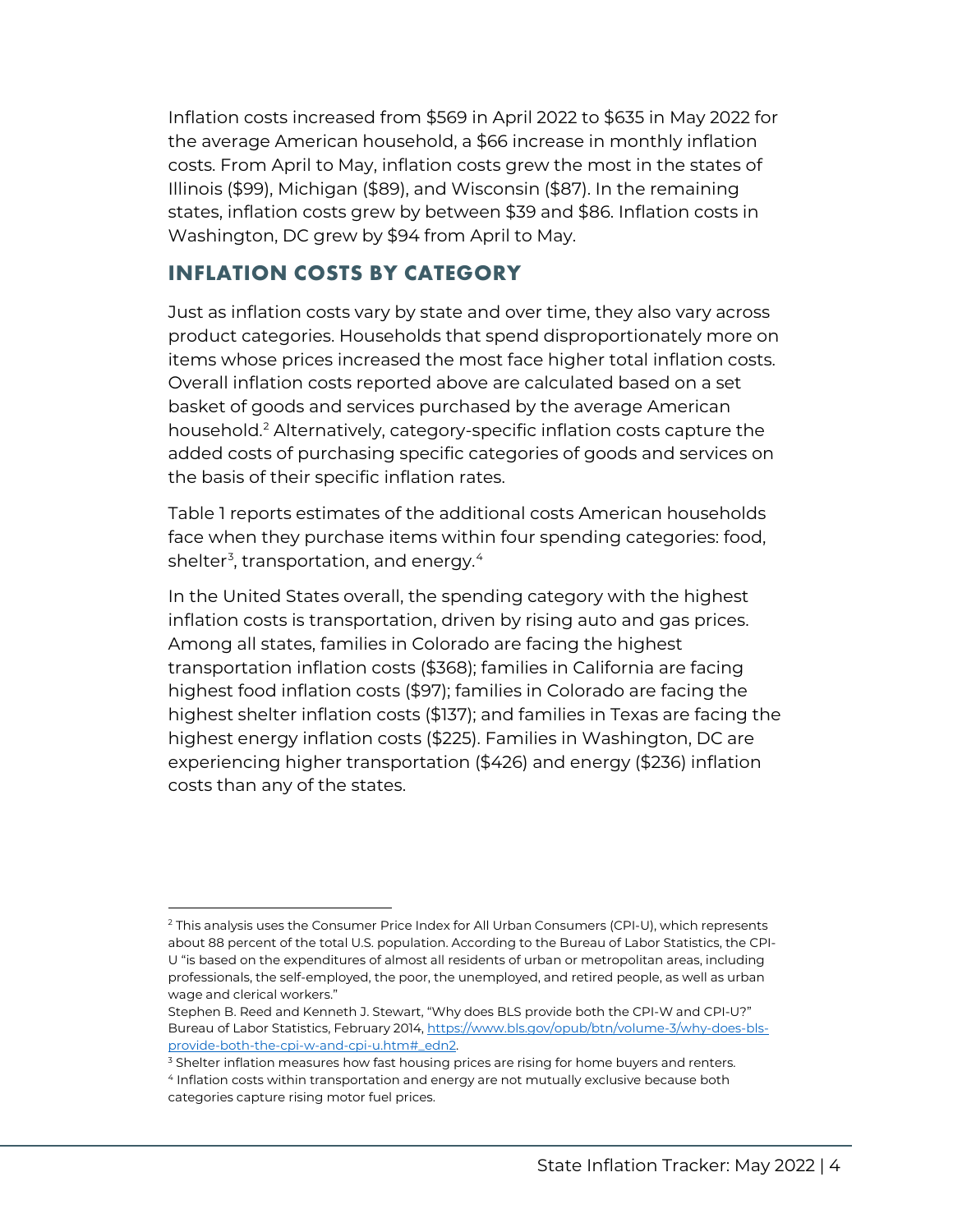Table 1: Average Monthly Household Inflation Costs by State and Spending Category, May 2022, Relative to January 2021 Price Levels

|                      |                | Percent   |           |           |           |                |           |
|----------------------|----------------|-----------|-----------|-----------|-----------|----------------|-----------|
|                      |                | Increase  | Total     | Food      | Shelter   | Transportation | Energy    |
| State                | Rank           | in Prices | Inflation | Inflation | Inflation | Inflation      | Inflation |
|                      |                | Since     | Costs     | Costs     | Costs     | Costs          | Costs     |
|                      |                | Jan 2021  |           |           |           |                |           |
| <b>United States</b> |                | 12%       | \$635     | \$77      | \$73      | \$298          | \$175     |
| Alabama              | 45             | 12%       | \$533     | \$71      | \$45      | \$283          | \$157     |
| Alaska               | 9              | 11%       | \$699     | \$97      | \$85      | \$316          | \$190     |
| Arizona              | 5              | 14%       | \$733     | \$77      | \$122     | \$327          | \$185     |
| Arkansas             | 49             | 13%       | \$514     | \$58      | \$47      | \$267          | \$171     |
| California           | 8              | 11%       | \$702     | \$97      | \$85      | \$318          | \$191     |
| Colorado             | $\overline{2}$ | 14%       | \$825     | \$87      | \$137     | \$368          | \$208     |
| Connecticut          | 24             | 10%       | \$656     | \$60      | \$60      | \$298          | \$177     |
| Delaware             | 22             | 12%       | \$660     | \$67      | \$93      | \$312          | \$173     |
| DC                   | 1              | 12%       | \$901     | \$91      | \$127     | \$426          | \$236     |
| Florida              | 15             | 12%       | \$681     | \$69      | \$96      | \$322          | \$178     |
| Georgia              | 35             | 12%       | \$598     | \$61      | \$84      | \$283          | \$157     |
| Hawaii               | 16             | 11%       | \$679     | \$94      | \$82      | \$307          | \$185     |
| Idaho                | 20             | 14%       | \$671     | \$71      | \$111     | \$300          | \$170     |
| Illinois             | 11             | 12%       | \$693     | \$96      | \$70      | \$335          | \$199     |
| Indiana              | 32             | 12%       | \$605     | \$84      | \$61      | \$292          | \$174     |
| lowa                 | 31             | 12%       | \$606     | \$74      | \$53      | \$293          | \$149     |
| Kansas               | 23             | 12%       | \$656     | \$80      | \$57      | \$318          | \$162     |
| Kentucky             | 47             | 12%       | \$528     | \$70      | \$45      | \$281          | \$156     |
| Louisiana            | 37             | 13%       | \$578     | \$65      | \$53      | \$300          | \$193     |
| Maine                | 46             | 10%       | \$529     | \$48      | \$49      | \$240          | \$143     |
| Maryland             | 19             | 12%       | \$673     | \$68      | \$95      | \$318          | \$176     |
| Massachusetts        | 12             | 10%       | \$691     | \$63      | \$64      | \$314          | \$186     |
| Michigan             | 28             | 12%       | \$625     | \$87      | \$63      | \$302          | \$180     |
| Minnesota            | 4              | 12%       | \$747     | \$91      | \$65      | \$362          | \$184     |
| Mississippi          | 50             | 12%       | \$496     | \$66      | \$42      | \$264          | \$146     |
| Missouri             | 21             | 12%       | \$663     | \$81      | \$58      | \$321          | \$163     |
| Montana              | 10             | 14%       | \$695     | \$73      | \$115     | \$310          | \$176     |
| Nebraska             | 17             | 12%       | \$677     | \$83      | \$59      | \$328          | \$167     |
| Nevada               | 6              | 14%       | \$731     | \$77      | \$121     | \$326          | \$185     |
| <b>New</b>           |                |           |           |           |           |                |           |
| Hampshire            | 25             | 10%       | \$653     | \$60      | \$60      | \$297          | \$176     |
| New Jersey           | 29             | 10%       | \$614     | \$86      | \$64      | \$248          | \$152     |